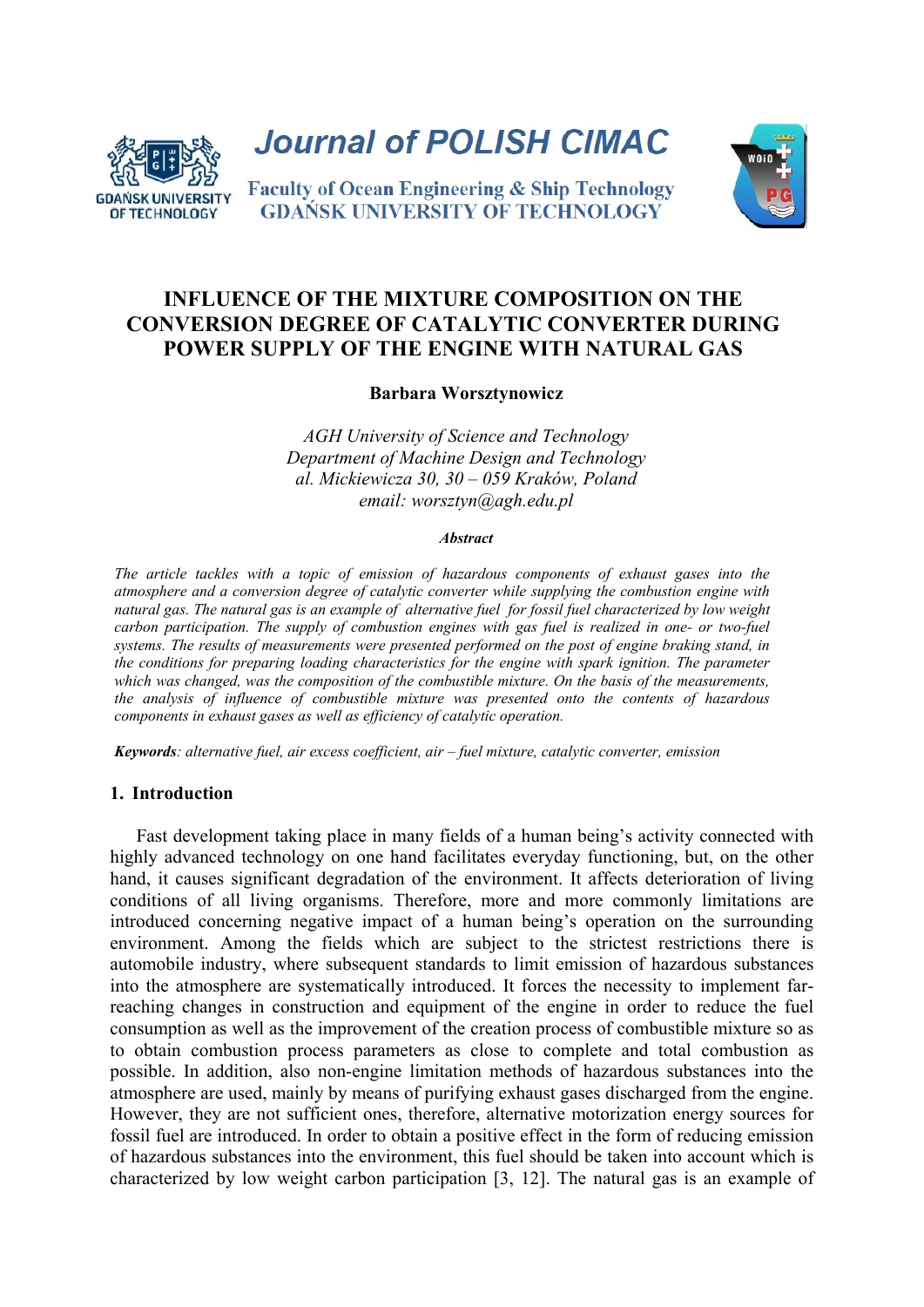such a fuel, characterized by high energetic value and octane number, however lower density than petrol or diesel fuel.

The supply of combustion engines with gas fuel is realized in one- or two-fuel systems. The one-fuel system will be adjusted much better to combust gas fuel, as there will be no necessity to obtain a compromise between combustion process parameters optimum for the liquid fuel and for the gas fuel, the physical-chemical properties are different. However, factory-mounted systems should be differentiated, which more and more frequently appear in the offer of automobile companies, from so called cover installations which dominate on the personal cars market. The introduction of a version with two-fuel supplied engine by the manufacturer onto the market is a consequence of parameters' optimalization of the engine's operation resulting from the research conducted [11]. In case of cover installations used for many engines which differ in technical solutions and working parameters, it is hard to speak about optimum work of the system, and only about better or worse adjustment thereof. Even more, that the user is interested, to a large extent, in the best exploitation parameters and low costs of the vehicle's usage. As a result, the usage of the fuel, the chemical composition of which is beneficial from the ecological point of view, may not give a positive effect due to improper adjustment of engine's operation parameters to the fuel.

The supply of the engine with natural gas limits the emission of carbon dioxide into the atmosphere due to low contents of carbon therein. Simultaneously, the emission of methane is significantly higher and constitutes about  $70 - 80$  % hydrocarbons emitted in exhaust gases while during supplying the engine with petrol, it does not exceed 10 %. Methane, the same as carbon dioxide is included into the gases which contribute to the greenhouse effect to occur [7,8,11,12]. Additionally, conversion degree of methane in catalytic converters is low, significantly deviating from oxidation of higher hydrocarbons [4].

While supplying the engine with natural gas, stechiometric composition or poor mixtures are used [6]. Therefore, results of measurements and analyses were presented concerning the influence of the composition of the mixture onto the contents of hazardous substances in the exhaust gases and onto the conversion degree in catalytic converter.

### **2. Measurement stand**

The measurements were performed on the test stand in the laboratory of combustion engines at University of Science and Technology. The stand is equipped with torque dynamometer of Schenck W130 type. A four-cylinder combustion engine was used for conducting the measurements with sparkle ignition Fiat 170A1.00 with stroke capacity of 900 cm<sup>3</sup>. The engine is equipped with standard petrol supply system and in the system which enables to supply with natural gas. The amount of the natural gas provided to the engine is steered by means of the gas supply regulator, which allows for changing the composition of the mixture while supplying with natural gas. In the inlet system of the engine, the airflow meter and thermocouple were mounted. The thermocouples were placed also in the engine's cooling system and in the exhaust system – in exhaust manifold and behind catalytic converter. In addition, the stand is equipped with a system for volumetric measurement of liquid fuel consumption, flow system of gas fuel consumption and analyser of exhaust gases of Capelec CAP 3201 type (Fig.1).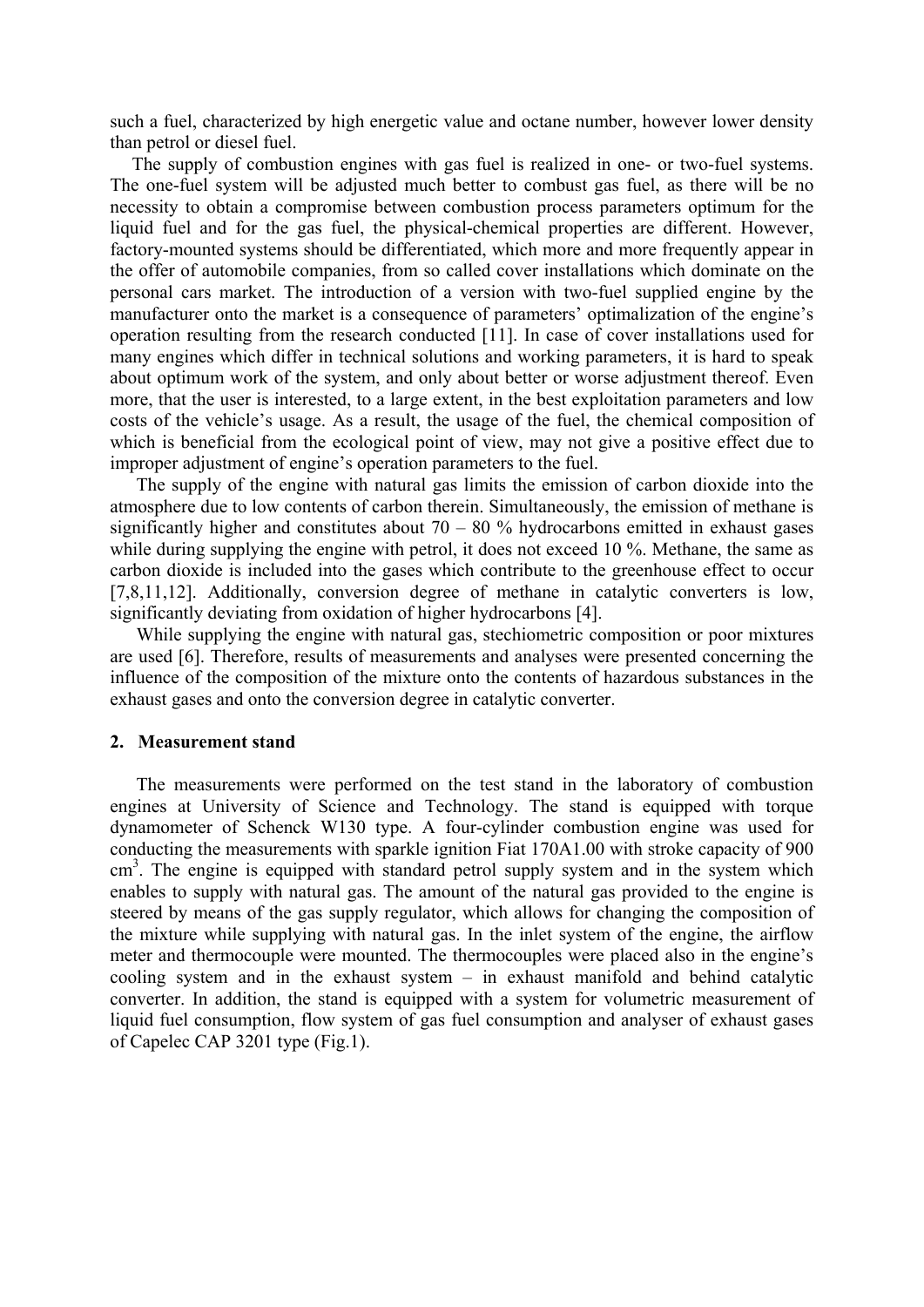

*Fig. 1. Schema of the test stand.* 

## **3. Methodology of conducted measurements**

The assumed methodology of measurements included registration of parameters of the natural gas-supplied engine with a constant working speed of 3000 1/min and constant loading of the engine. The parameter which was changed, was the composition of the combustible mixture, which was obtained while steering the location of the step engine placed in the natural gas supply system. The regulation of the mixture composition required to have the lambda probe disconnected. In each measuring point, the consumption of fuel, air mass stream, composition of fuel and temperature in the inlet, outlet and cooling system were measured. The measurements were conducted by means of making registration of volumetric concentration of exhaust gases' components in front of the catalytic converter and then behind it.

On the basis of the results of the measurements, the analysis was conducted on the influence of mixture's composition on the composition of exhaust gases of the engine supplies with natural gas as well as on the efficiency of catalytic converter operation.

## **4. Analysis of measurements' results**

The usage of the exhaust gases' analyser Capelec CAP3201 allowed to register the volumetric concentration of particular components of exhaust gases, which referred to the volume of dry exhaust gases. Therefore, in order to calculate the emission of particular exhaust gases' components, the volume of dry exhaust gases should have been calculated [1,2,9].

As the high-methane natural gas with methane concentration amounting 96-98 % is the gas used, it was assumed for the calculations that its composition constitutes 100 % of methane.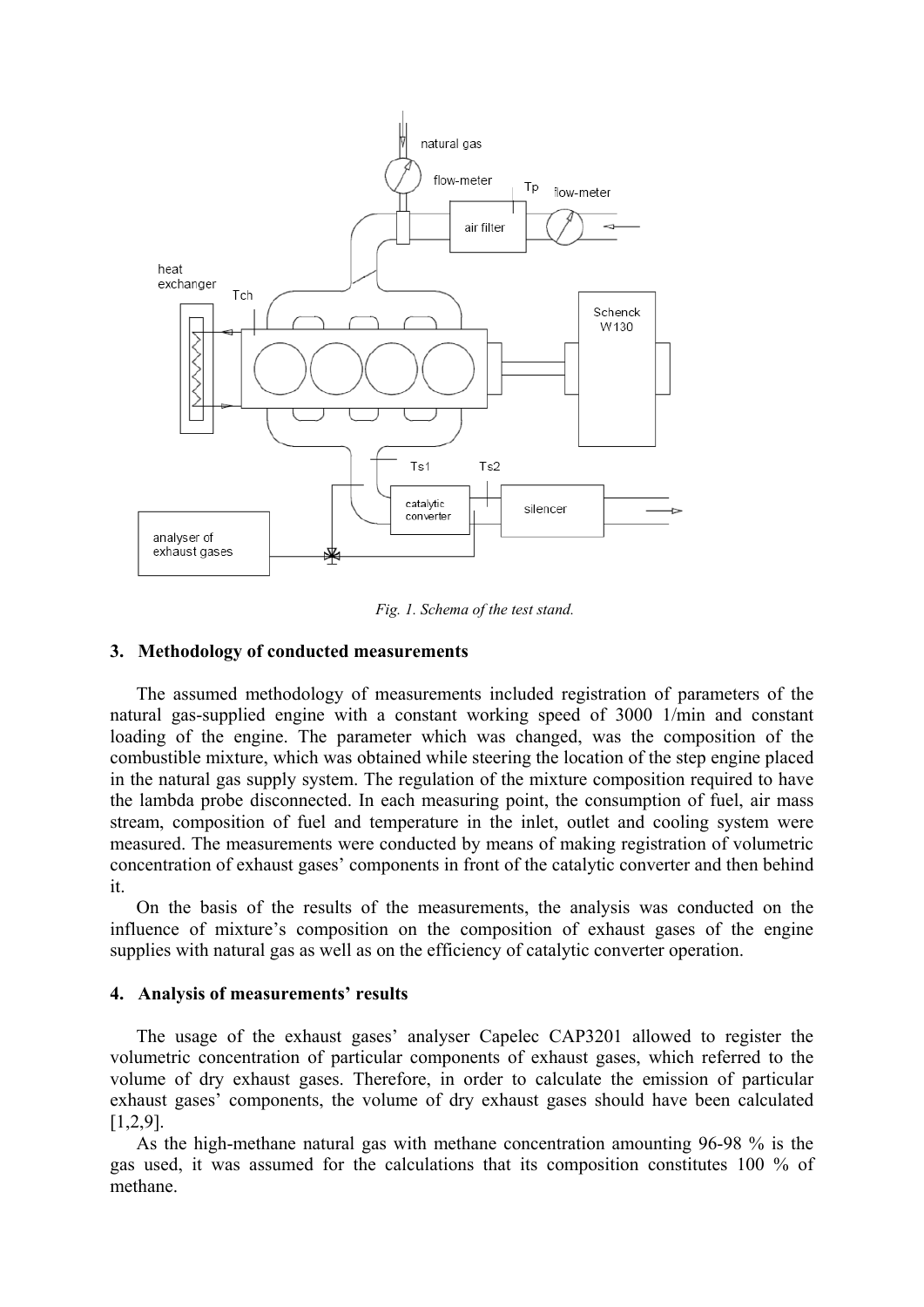On the basis of volumetric values of dry exhaust gases  $(V_{\text{sps}})$  calculated for each measuring point and measured volumetric fuel consumption  $(\vec{v}_e)$  and volumetric concentration of particular components of the exhaust gases, the volumetric, and then weight shares were obtained of particular exhaust gases' components, which were referred to the engine power obtained during measurements [2,10,12].

The results of the measurements and calculations were presented in the form of diagrams. The works conducted aimed at analyzing the composition of the combustible mixture with supplying the engine with natural gas onto the emission of hazardous components in the exhaust gases, as a result, the data on the diagrams is presented as a function of air excess coefficient λ.



*Fig. 2. Emission of carbon oxide (CO), carbon dioxide (CO<sub>2</sub>), hydrocarbons (HC) nitric oxides (NOx) in the function of air excess coefficient (λ) with the engine supplied with natural gas, measured before the catalytic converter (A) and behind catalytic converter (B).* 

On the figure 2, the emission of carbon dioxide, carbon oxide, hydrocarbons and nitric oxides were presented before and behind catalytic converter. In the scope of air excess coefficient ( $\lambda$ ) from 0,9 to 0,95, emission of CO behind the converter is lower by 15 – 20 %, however, both before and behind the converter, it is very high. From the value  $\lambda = 0.95$  the difference increases until the full conversion of CO in the converter with  $\lambda = 1$ . Simultaneously, the value of CO emission measured before the converter decreases in the scope 8 times and in the range of the  $\lambda$  coefficient from 1,1 to 1,4 has a constant value, which does not exceed 2,8 g/kWh. The emission of  $CO<sub>2</sub>$  behind the converter in the whole scope of the air excess coefficient is higher by about 1 to 8 %, which results from the oxidation of CO in catalytic converter. The emission of HC in the whole scope of air excess coefficient does not exceed the value of 0.22 g/kWh. The exception is, in the narrow scope of the  $\lambda$  coefficient  $(0,9 - 0,93)$ , the emission behind the converter, which slightly exceeds the value and the emission value before the converter reaching up to 0,24 g/kWh. An increase of the HC emission value, both before the converter and behind it, with  $\lambda$  higher from 1,2 results from reducing the speed at which the combustion reaction takes place caused by a significant excess of the air in the combustion chamber. The emission of nitric oxides changes in the wide scope of values depending on the air excess coefficient. Full conversion takes place only in the range  $\lambda$  from 0,9 to 0,99, after which a rapid increase of emission takes place to the maximum value of about 6,0 g/kWh with  $\lambda = 1.07$ . With the air excess coefficient value  $\lambda =$ 0,95 in the engine's exhaust system, the exhaust gases' temperature starts to raise (Fig. 3). In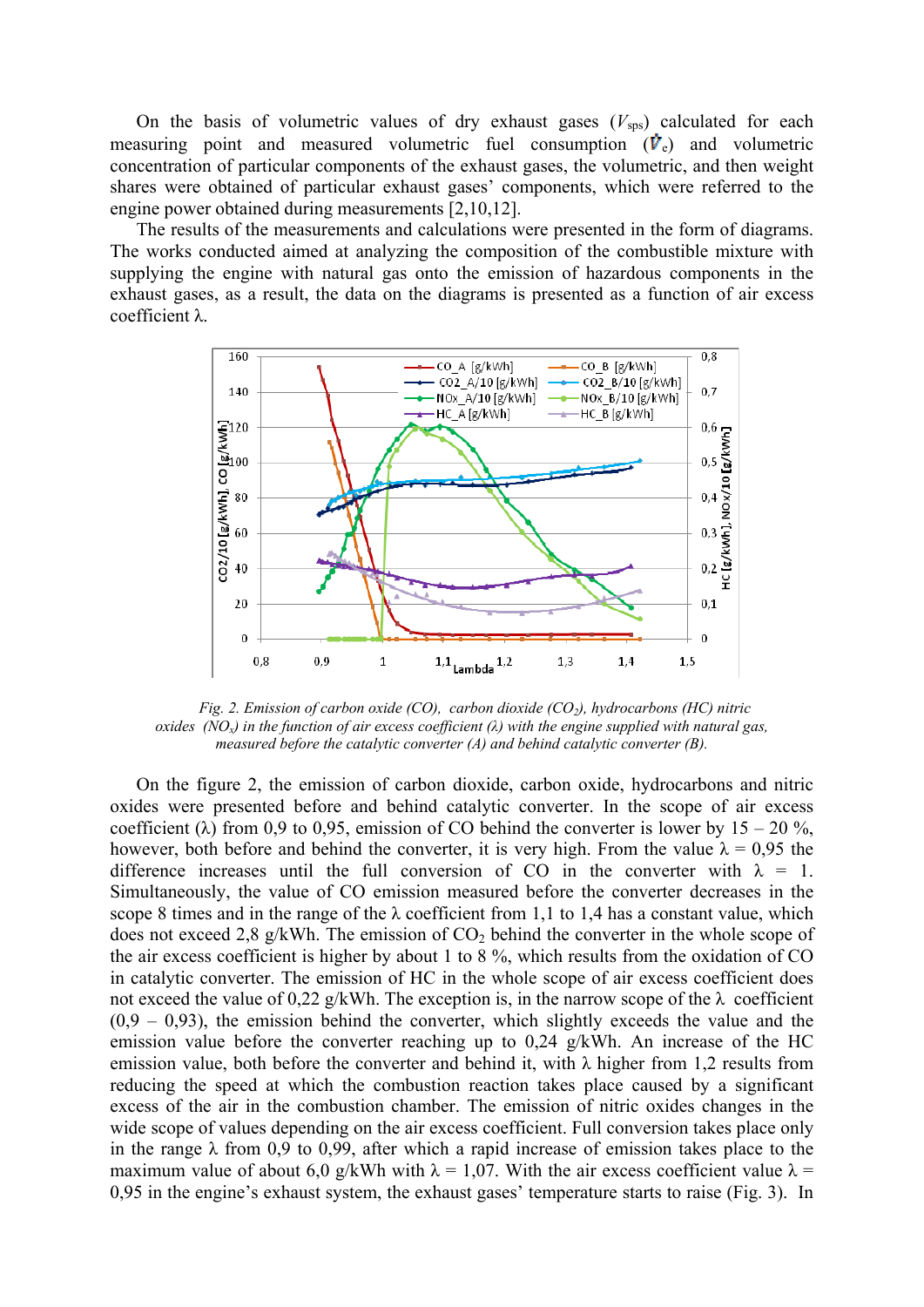the exhaust manifold, the exhaust gases; temperature changes from the value 690  $\rm{^{0}C}$  to 715  $\rm{^{0}C}$ with  $\lambda$  from 0,99 to 1,04, and then it reduces its value down to 700 °C with  $\lambda = 1,1$ , reaching in a further range the value of about  $690<sup>0</sup>C$ . As a result of the combustion temperature's increase, the emission of NO<sub>x</sub> goes up, to reach values above 5,0 g/kWh in the scope of the air excess coefficient  $\lambda$  from 1,0 to 1,15, whereas, maximum value is about 6,1 g/kWh. From obtaining the stechiometric mixture, the difference in emission of  $NO<sub>x</sub>$  before and behind catalytic converter amounts to about  $5 - 10\%$ .



*Fig. 3. Consumption of natural gas and exhaust gases' temperature in exhaust manifold and behind catalytic converter in the function of the air excess coefficient function (λ).* 

On the measurement position, a three-way catalytic converter is mounted, which is characterized by the best operation with the stechiometric composition of the mixture, as there is no competition between  $NO<sub>x</sub>$  and  $O<sub>2</sub>$  then for oxidation of carbon oxides and hydrocarbons. When the mixture is poor in contents, there drop of efficiency takes place in nitric oxides' reduction, whereas when the mixture is rich, it causes a drop of hydrocarbons and carbon oxides' oxidation [4]. The conversion degree of toxic components of exhaust gases is influenced also by exhaust gases' temperature [4,5]. The measurements were performed in stabilized working conditions, therefore, the temperature in the exhaust manifold was in the range from 680 to 715  $\rm{^0C}$ , whereas behind the catalytic converter between 570 and 610  $\rm{^0C}$ (Fig. 3). It means that catalytic converter worked in temperatures' range which was optimum for the conversion process.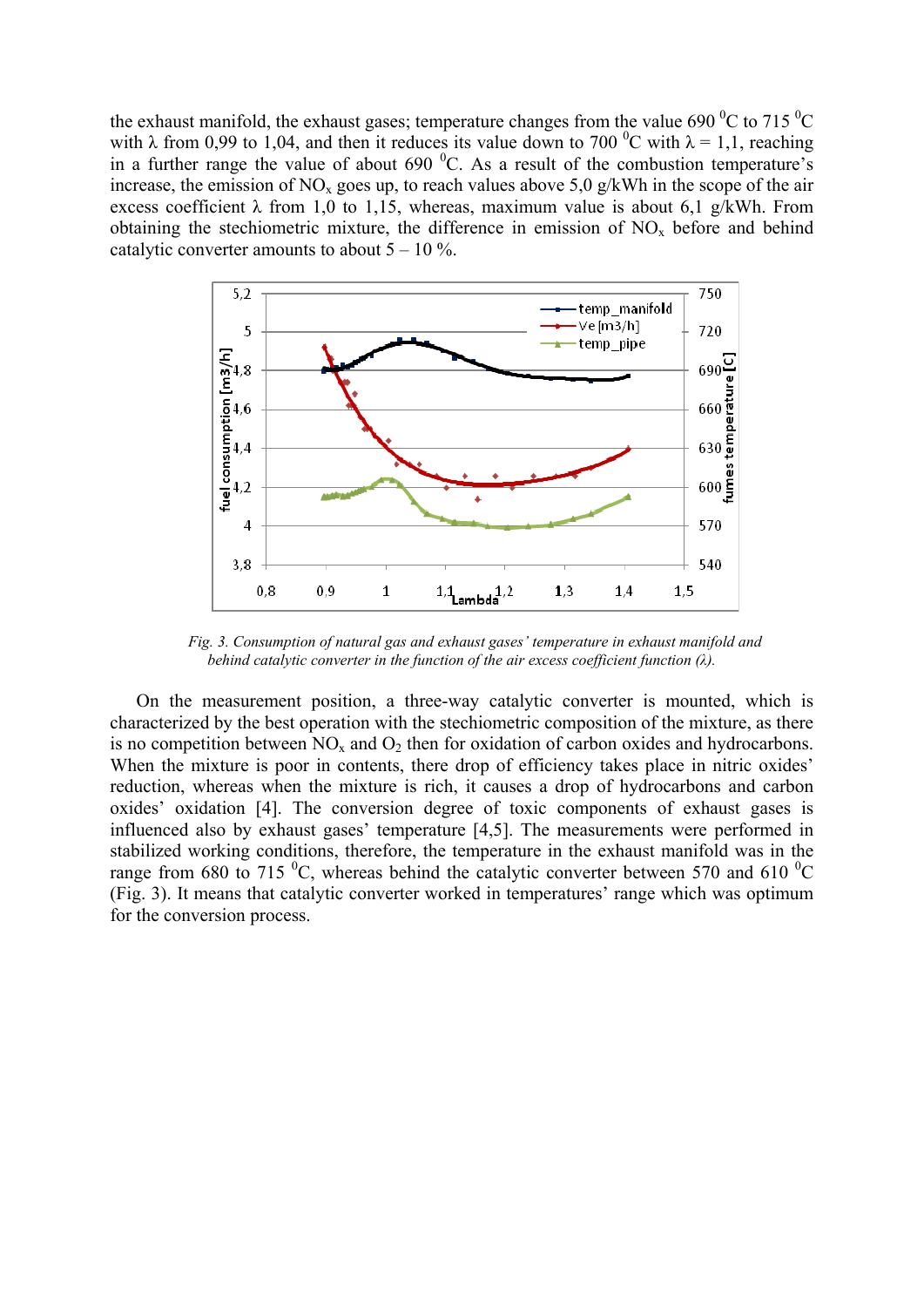

*Fig. 4. Conversion degree of toxic components of exhaust gases in catalytic converter in the air excess coefficient function (λ).* 

Conversion degree of toxic components of exhaust gases in catalytic converter was presented in the figure 4. For stechiometric mixture  $(\lambda = 1)$ , conversion degree of carbon oxides amounts to 89 %, nitric oxides 61 %, and hydrocarbons 14 %. Conversion of CO equal to 100 % takes place from the value of  $\lambda = 1.01$ , whereas for NO<sub>x</sub> up to the value of  $\lambda = 0.99$ . In case of HC, maximum of conversion degree amounts to 57% and is obtained with  $\lambda = 1.27$ .

## **5. Summary**

The manufacturers of vehicles, more and more often decide to place vehicles with twofuel supplied engine – petrol and natural gas or only with natural gas, among versions of a given model. It results from the necessity to reduce unfavorable impact of automobile industry on the environment and the economic needs of vehicles' exploitation, which is expected by the users. Brand new mounted system is characterized by precisely adjusted working parameters of the engine to the fuel used, which in case of so called cover systems of gas supply is difficult to obtain, as a result, not necessarily it will give a positive ecological effect.

On the post of engine brake stand the emission measurements of harmful components of exhaust gases were conducted depending on the air excess coefficient being the representative of the older generation of construction solutions, to which natural gas supply system was adjusted.

The emission of carbon dioxide in the analysed period of air excess coefficient was very high, however the same engine supplied with petrol showed even higher emission of carbon dioxide which results from significantly lower contents of coal in natural gas.

There was a similar situation in case of emission of nitric oxides, which was also high in the whole period tested and simultaneously lower than with supply with petrol, which is also the consequence of the fuel's chemical composition. An increase of temperature in the combustion chamber with air excess coefficient about 0,95 caused a rapid increase of contents of  $NO<sub>x</sub>$  in exhaust gases caused with achieving a thermal-dynamic balance of the component. Simultaneously, a conversion degree with poor mixture is very low. The reasons are thermal conditions, low contents of CO and HC in fumes resulting from chemical composition of fuel and presence of oxygen in exhaust gases, which comes in reaction easier with CO and HC than oxygen created from NO dissociation. Obtaining lower emission value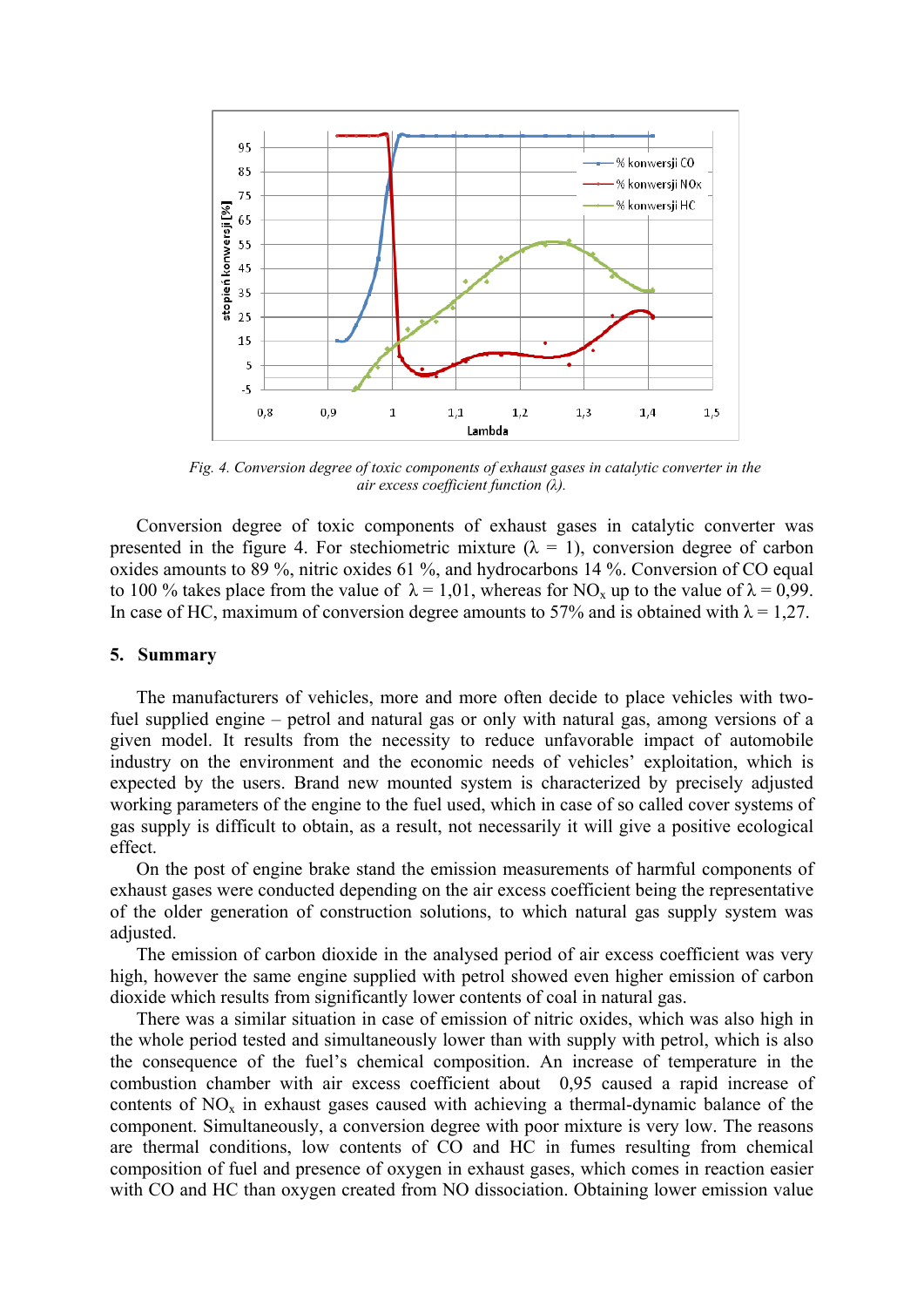of these components required optimalization of combustion process and increase in compression degree during supplying engine with natural gas.

Volumetric concentration of carbon oxide in raw exhaust gases, in the supply range of the engine with poor mixture, from the air excess coefficient 1,1 was very low. Whereas, in the range from the stechiometric mixture to rich one, emission of carbon oxide grew very rapidly to obtain 8-times higher value. A low conversion degree of CO for rich mixtures results from shortage of oxidizer in exhaust gases.

As the main component of natural gas is methane, variety of hydrocarbons included in exhaust gases is significantly limited with reference to liquid fossil fuels. Also, the number of hydrocarbons in exhaust gases is lower, which is a favorable phenomenon, as they constitute the most difficult component of exhaust gases to remove [4]. Emission of hydrocarbons in the whole range of measurements was very low, but also conversion degree of the component in catalytic converter was not high. It proves high contents of methane in exhaust gases, being the hydrocarbon which oxidized most difficult [4]. In addition, methane, similarly as  $CO<sub>2</sub>$ , belongs to a group of greenhouse gases, the emission of which is also limited.

From the point of view of emission of particular components of exhaust gases in raw ones, as well as from the point of view of engine's efficiency, its supply with poor mixture of natural gas with air with air excess coefficient of 1,2 seems to be most favorable. However, it would require to replace three-way catalytic converter of TWC type into three-way one  $- a$ trap of nitric oxides (LNT) [5]. In order to make a full analysis of influence of composition of combustible mixture onto the composition of exhaust gases, in order to select an optimum scope of air excess coefficient, the measurements for other points of the engine's operation should be conducted.

## **References**

- [1] Bernhardt M., Dobrzyński S., Loth E., *Silniki Samochodowe*, WKiŁ, Warszawa 1974.
- [2] Brzeżański M., *Emisja toksycznych składników spalin w fazie nagrzewania się silnika o zapłonie iskrowym z zastosowaniem akumulatora ciepła*, Monografia nr 326, seria Mechanika, Kraków 2007.
- [3] Brzeżański M., *Emisja dwutlenku węgla w aspekcie stosowanych paliw silnikowych*, Silniki Spalinowe PTNSS 4/2007(131), str.62-68.
- [4] Kruczyński S., *Trójfunkcyjne reaktory katalityczne*, Warszawa Radom 2004.
- [5] Kruczyński S., Danilczyk W., *Ograniczenie szkodliwości gazów wylotowych silników spalinowych poprzez zastosowanie reaktorów katalitycznych*, MOTROL, 9/2007, str.93- 102.
- [6] Merkisz J., Pielecha I., *Alternatywne napędy pojazdów*, Wydawnictwo Politechniki Poznańskiej, Poznań 2006.
- [7] Merkisz J., Pielecha I., Radzimirski S., *Pragmatyczne podstawy ochrony powietrza atmosferycznego w transporcie drogowym*, Wydawnictwo Politechniki Poznańskiej, Poznań 2009.
- [8] Merkisz J., Radzimirski S., *Analiza metod pomiaru emisji węglowodorów według przepisów europejskich dotyczących emisji zanieczyszczeń z pojazdów*, Silniki Spalinowe PTNSS 1/2009 (136), str. 76 – 89.
- [9] Niewiarowski K., *Tłokowe silniki spalinowe*, WKiŁ, Warszawa 1983.
- [10] Ochęduszko S., Szargut J., Górniak H., Guzik A., Wilk S., *Zbiór zadań z termodynamiki technicznej*, PWN, Warszawa 1975.
- [11] Romaniszyn K.M., *Alternatywne zasilanie samochodów benzyną oraz gazami LPG i CNG. Badania porównawcze dynamiki rozpędzania i emisji spalin*, WNT, Warszawa 2007.